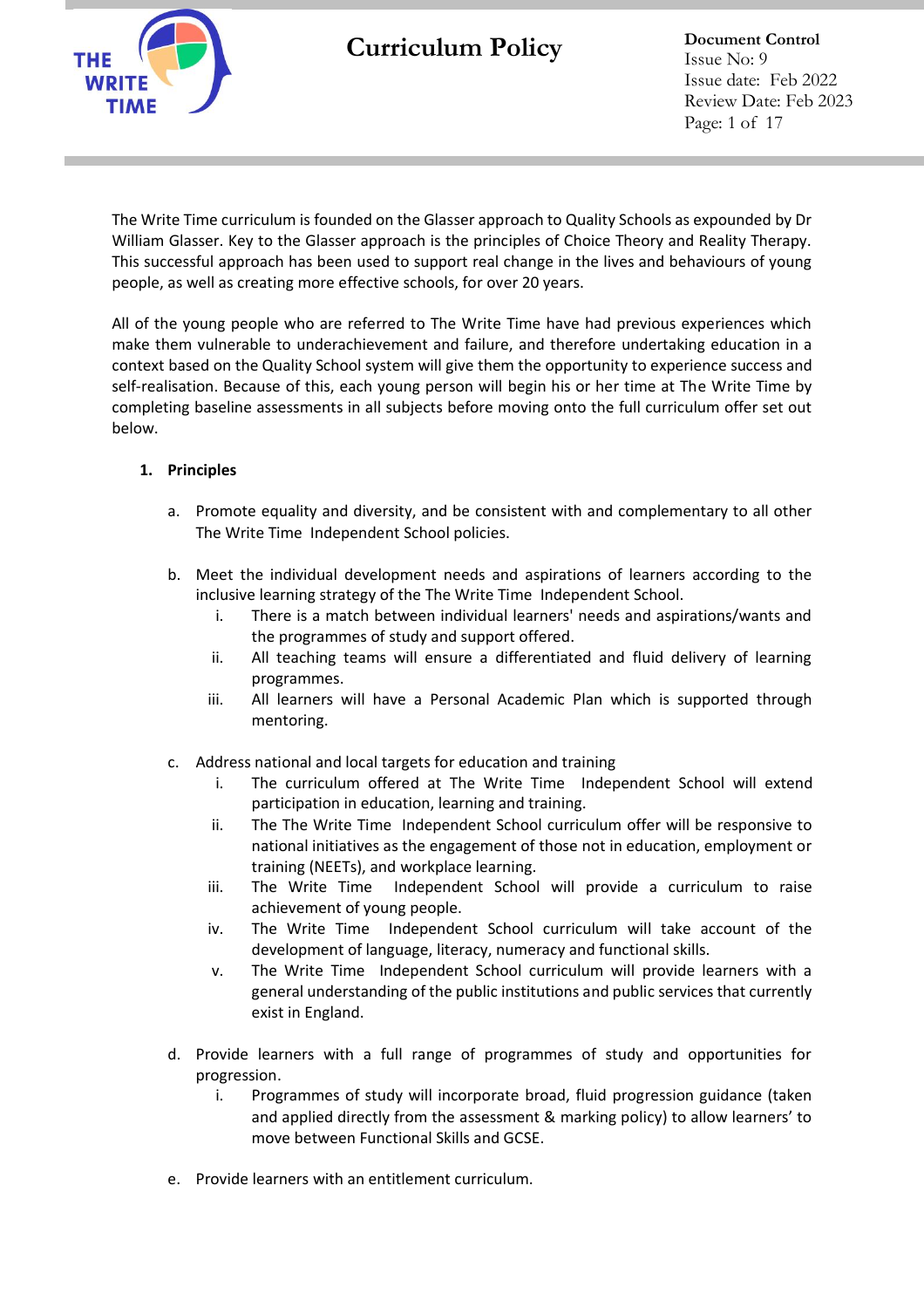

- i. All learners will be entitled to high quality teaching and learning which will encourage the development of skills required to become independent learners.
- ii. All learners will be entitled to a coherent and soundly based curriculum that is responsive to the changing demands of the school and outside community
- iii. All learners will be entitled to individual advice and guidance every day through a dedicated mentor. This is MATRIX accredited.
- f. Ensure that the curriculum offered is supported by appropriate plans and schemes of work for all the subjects taught, and that it is implemented effectively.
	- i. All staff will ensure that appropriate schemes of work are developed and adhered to along with appropriate assessment (i.e. AFL), behaviour management (BFL) and verification strategies, in line with The Write Time Independent School procedures.
- g. Ensure that partisan political views are not promoted in the teaching of any subject, whilst in attendance at The Write Time Independent School, or whilst taking part in extracurricular activities which are provided or organised by The Write Time Independent School. This includes through the promotion of the school, and the distribution of promotional material.
- h. Promote British Values(democracy, the rule of law, individual liberty, mutual respect, and tolerance) as part of The Write Time curriculum and support the development of learners understanding of what it is to live and work in modern Britain today.
- i. Promote equality and diversity and be consistent with and complementary to all other policies.

The Write Time Quality Assurance Team will review The Write Time School Curriculum policy (which feeds into the TWT self-assessment document) regularly and update it in line with new developments, and/or changes in awarding body specifications.

### **2. Theoretical Framework**

The Write Time has three key philosophies that underpin the above, as well as our values of promoting education, high quality, supporting one another, and providing a safe environment. The three key philosophies are Choice Theory, Kolb's Learning Cycle, and The Learning Zone Model.

Choice Theory is based on the principle that all we can give someone else is information, and everyone always has a choice to try and fulfil one of the five basic needs: love and belonging, power, fun, survival, and freedom. Kolb's Learning Cycle is a form of experiential learning and learning by stealth, which focuses on students planning, doing, reviewing, and then applying what they've learnt to a similar situation. The Learning Zone model shows us how we can create learning situations, by moving students out of their comfort zone, i.e. things they already know, but not too far so as to take them into their panic zone. An example of this is students and their parents have to 'buy-in' and choose to use our services at induction, and this choice is assessed to ensure it's a fully informed one and genuine one; the mentor uses choice-theory-designed activities in mentoring to develop the student's soft skills; engaging activities involve the full range of key philosophies that stretch their comfort zones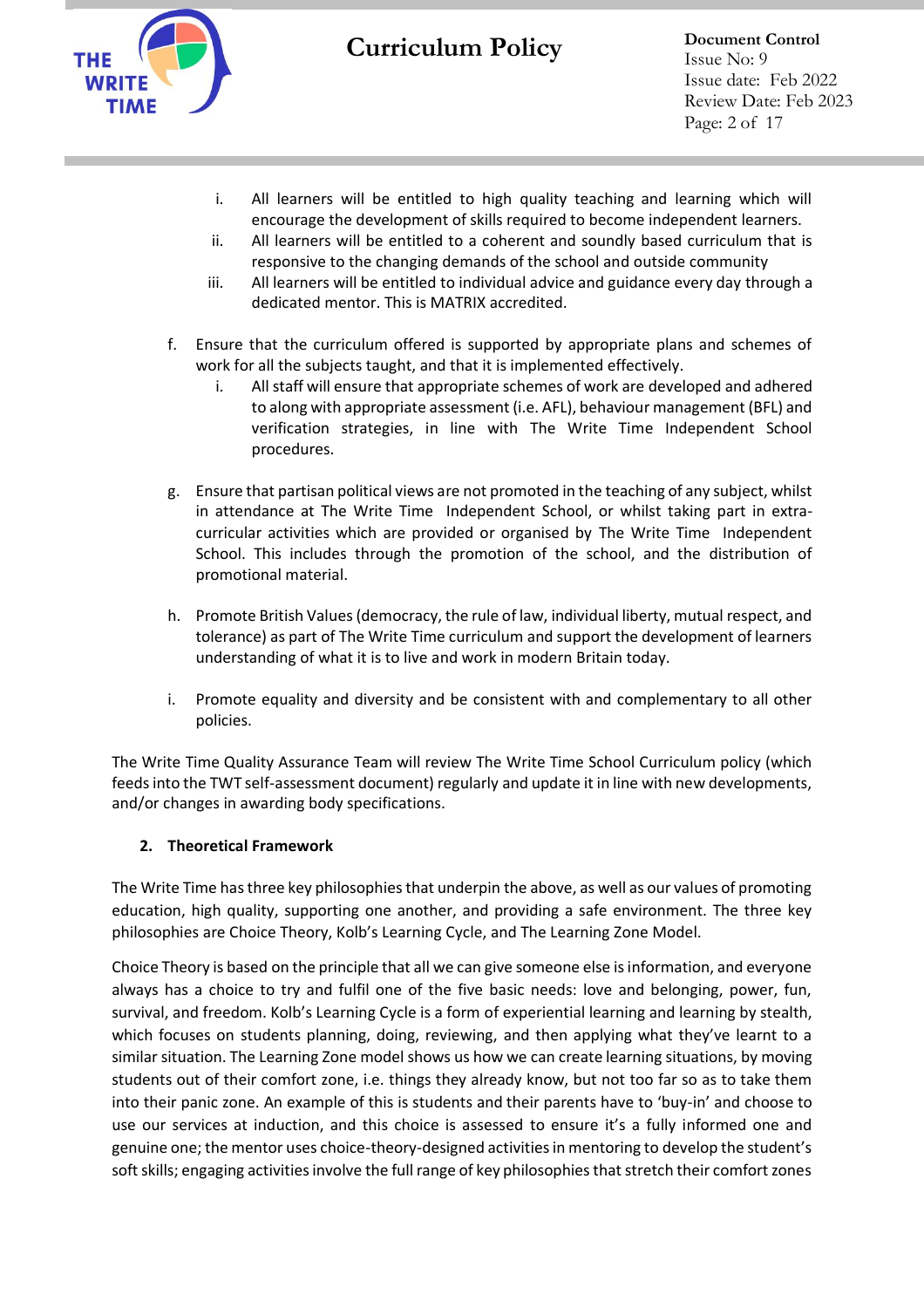

Issue No: 9 Issue date: Feb 2022 Review Date: Feb 2023 Page: 3 of 17

through learning by stealth and learner-led activities that involve choice; students are given the choice as to what qualification to choose but need to show commitment to that programme to be entered for it (the idea of choice with consequences); and then, using their personal development plan where students choose their path, the students work towards their positive destination.

### **3. Roles and Responsibilities**

### Managing Director & Governors

The Board of Governors is made up of Paul Keenleyside (Quality Assurance), Moira Oliver (WGI UK) and Chris Murray (Chair of Governors, Managing Director of The Write Time).

The Board of Governors will have responsibility for the following areas:

- Formal governance procedures of the school
- Ensuring safeguarding of students
- Adherence to the Independent School Standards
- Compliance with regulatory requirements
- The overall vision & long-term direction of the school
- Medium and Long-term funding of the school

#### Headteacher

The Headteacher of The Write Time Independent School is Samantha Hoyer.The Deputy Headteacher is Jack Sims.

The Headteacher will have responsibility for the following areas:

- Overseeing general development of The Write Time Alternative Provision
- Responsibility for improving teaching & learning, partly through lesson observations and lesson walks
- Ensuring attendance of pupils meets the required internal and external standards
- Ensuring behaviour of pupils meets the required internal and external standards
- Ensuring that the safeguarding of students is always the top priority, especially on off-site visits (in line with the NPC procedure)
- Adhering to and monitoring of the School's Budget
- Inducting students and parents into the values, ethos, and approach of The Write Time Independent School
- Ensuring the school has a plentiful supply of referrals, with the aim of having a 'waiting list'
- Ensuring that pastoral and referral files of each pupil that joins The Write Time, for however long, are accurate and up-to-date
- Being part of the teaching staff of the school, taking first-hand responsibility for teaching in the classroom
- Overall responsibility for pupil outcomes who join The Write Time
- Ensuring that every young person (who stays with The Write Time until the end of Year 11) has a post-16 positive destination
- Acting as, and having overall responsibility for the position of key parent liaison alongside the mentor, and form tutors
- Ensuring that all staff have a continuous programme of CPD throughout the academic year, that matches the needs and challenges of the school
- Promoting the school through a variety of marketing mechanisms to boost referral rates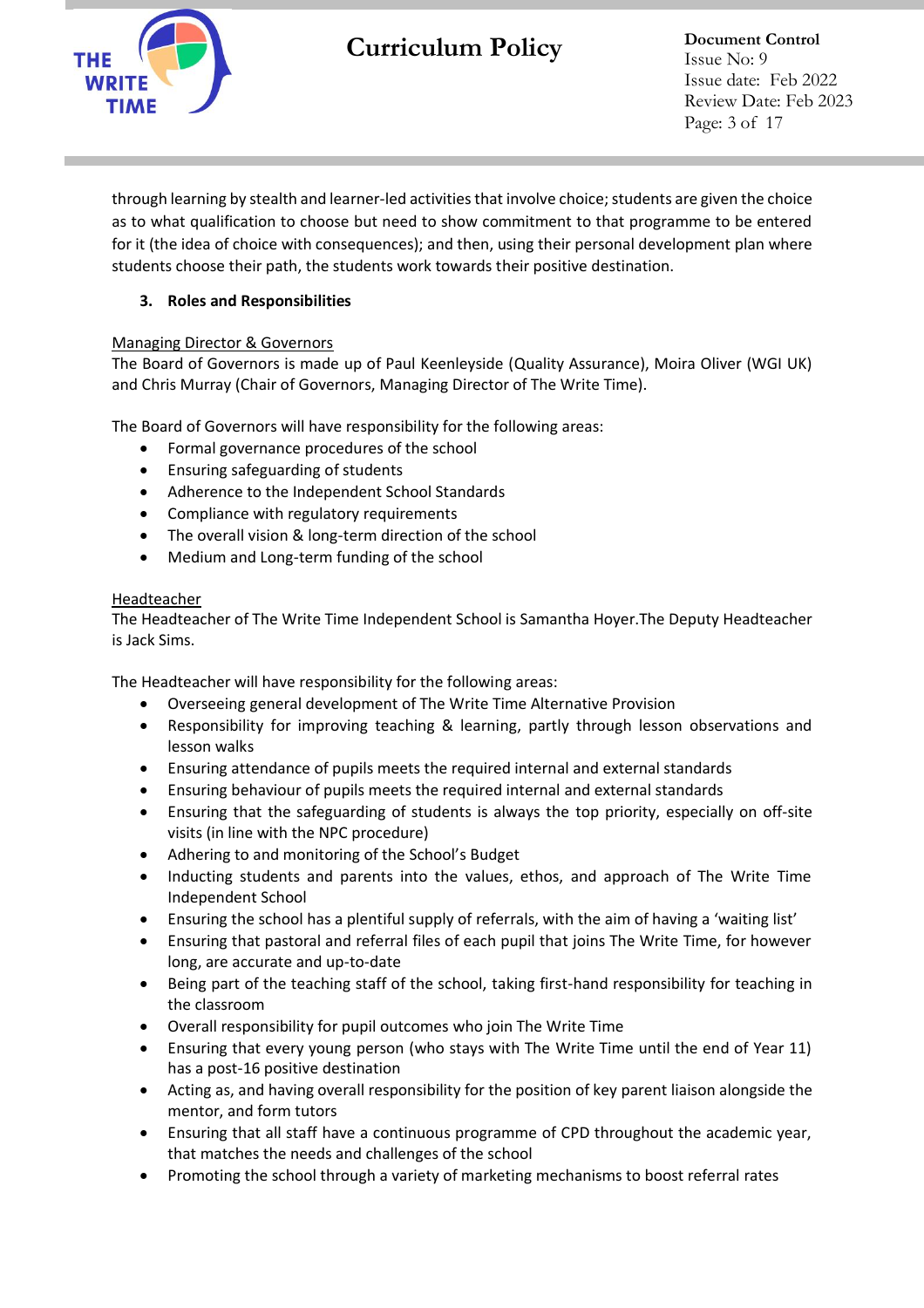

- Managing academic interventions of students on-roll at The Write Time, including chairing teaching & learning meetings
- Ensuring that academic files of each pupil that joins The Write Time, for however long, are accurate and up-to-date
- Ensuring that all staff understand, and adhere to all aspects of the assessment & marking and curriculum policies
- Working with the mentor and teachers to develop the AP student overview for each student
- Adhering to and monitoring of the School's Budget
- Monitoring, managing, and developing use of technology in the classroom
- Proposing exam entries to head of quality
- Monitoring, managing, the development of the school curriculum.
- Being part of the teaching staff of the school, taking first-hand responsibility for all- teaching in the classrooms

### Head of Quality

The current Head of Quality of The Write Time Independent School is Sam Murray.

The Head of Quality will have the following responsibilities:

- Ensuring that the agreed academic calendar is adhered to
- Chairing attendance meetings and working with the headteacher and mentors to develop attendance strategies
- Monitor holistic progress of the school against the TWT PIAP, and support the headteacher and deputy headteacher in fulfilling this
- Support the operational school staff with implementation of school-wide procedures that exist on SchoolPod, as well as accessing data from SchoolPod that includes attendance, academic progress etc.
- Making formal exam entries and organising, in their entirety, exam windows for the school across both Functional Skills and GCSE

### Form Tutors & Teachers

When a young person is inducted onto The Write Time's Independent School, they are allocated a form tutor. This form tutor will be a teacher, and they will have the following responsibilities:

- Ensuring that there are demonstrable pupil outcomes for the classes that they teach
- Providing day-to-day updates (positively and negatively) to parents/carers on the general progress, pastorally and academically, of their tutees
- Strictly adhering to curriculum, assessment & marking, behaviour, safeguarding, health & safety and all other core and non-core policies, including academic files and resource files
- Supporting other staff wherever needed to ensure the smooth running of the school, and overall development of it

### Outreach Development Tutors (ODT)

When a young person is inducted onto The Write Time's Independent School, they are allocated a mentor (Outreach Development Tutor). This ODT will have the following responsibilities:

• Ensuring that there are demonstrable pupil outcomes for the classes that they teach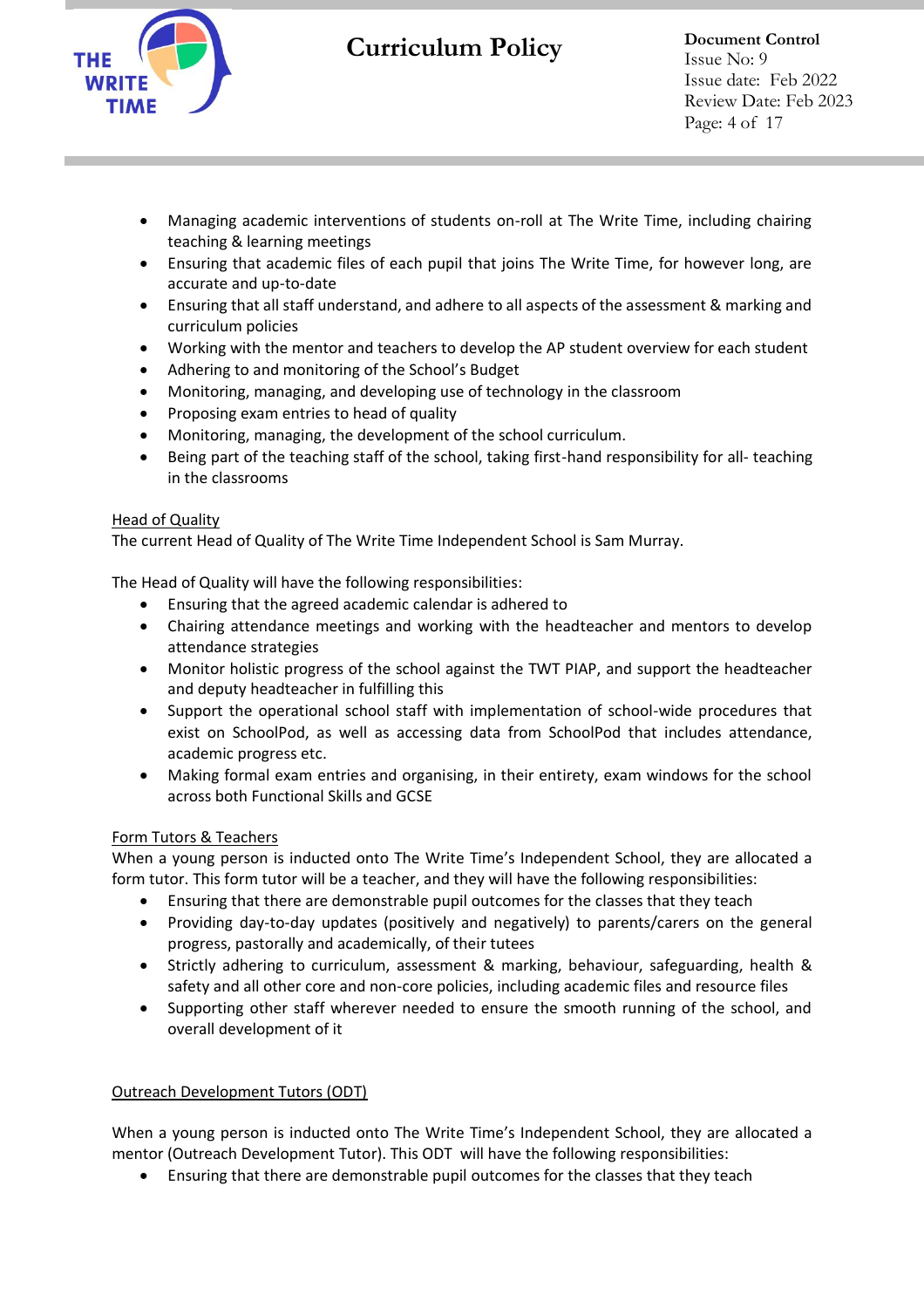

- Providing day-to-day updates (positively and negatively) to parents/carers on the general progress, pastorally and academically, of their tutees
- Strictly adhering to curriculum, assessment & marking, behaviour, safeguarding, health & safety and all other core and non-core policies, including pastoral and referral files
- Supporting other staff wherever needed to ensure the smooth running of the school, and overall development of it
- Supporting the headteacher by reinforcing attendance and behaviour policies on a day-to-day basis

### **3. Curriculum Overview – Examined (including Controlled Assessments)**

There are five subjects that are accredited through examination: Mathematics; English Language; English Literature (GCSE only); Science (Double Award)

### For Mathematics:

Edexcel & OCR Entry Level 1, Entry Level 2, Entry Level 3, Level 1, and Level 2 Functional Skills (examinations up to Entry Level 3 are externally set, internally-assessed, externally moderated controlled assessment based – please refer to the controlled assessment policy for more details). Edexcel GCSE Maths Foundation Tier, or GCSE Maths Higher Tier.

#### For English Language:

Edexcel & OCR Entry Level 1, Entry Level 2, Entry Level 3, Level 1, and Level 2 Functional Skills (examinations up to Entry Level 3 are externally set, internally-assessed, externally moderated controlled assessment based – please refer to the controlled assessment policy for more details). Edexcel GCSE English (please note that there is a speaking and listening non-examined component of this that is treated as an internally assessed, externally moderated controlled assessment)

For English Literature (no functional skills or entry level certificate available): Edexcel GCSE English Literature

### For Science:

Edexcel Entry Level Certificate in Science – Single or Double Award Entry Level 1, Entry Level 2, Entry Level 3 (all examinations are externally set, internally-assessed, externally moderated controlled assessment based).

Edexcel GCSE Combined Science Trilogy Foundation Tier, or Edexcel GCSE Combined Science Trilogy Higher Tier

### **4. Curriculum Overview – Vocational Qualifications**

There are also a number of Vocational Qualifications delivered through AIM (AIMVOCS) at E3/Level 1/2 Certificate and Diploma level. These are:

- Skills for Working in the Health, Lifestyle and Science Industries (Health and Social Care and Sport, Leisure and Recreation)
- Skills for Working in Construction
- Skills for Working in Catering and Hospitality
- Skills for working in the Creative and Design Industries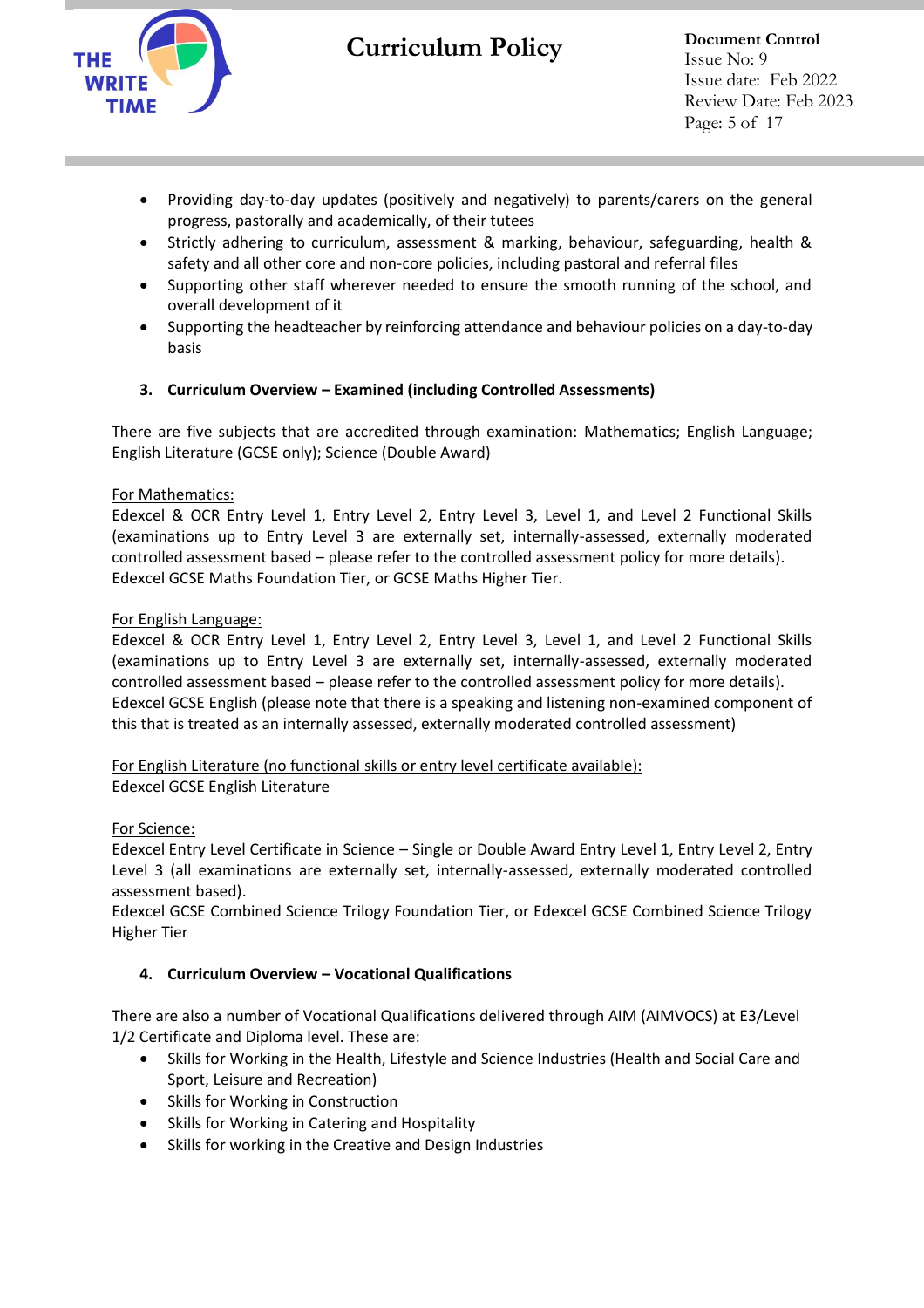

#### **5. Curriculum Overview – flexible education packages**

Young People at the Write Time may sometimes require a more personalised education package, often made up of sessions both in school and in the community. These packages may be required because of their individual needs, previous experiences, the fact that they find a school environment very challenging, experience high levels of anxiety, or because they have a clear sense of the vocational direction they want to go in and want to engage more fully in the workplace.

In each case The Write Time will work with parents/carers and the commissioner to ensure that an appropriate highly bespoke package that meets needs and addresses barriers to learning for each individual young person is put in place. This package must have reference to any EHCP

All flexible education packages include mentoring support delivered by experienced ODTs at the family home or in the community. Staff take a flexible and creative approach and can often address learning targets via 'under the radar' learning, framing a particular curriculum around individual interests and motivations of each student. The packages may include:

- College placements
- Online learning with a Quality Assured specialist provider
- Extended vocational placement
- Extended community placements

The ODT/mentors focus is on preparing young people for their next steps, which might be working towards full time attendance at The Write Time or another educational provision, or transition into vocational training or employment.

#### **6. Soft Skills Matrix & PSD**

The Soft Skills Matrix and measurement of soft abilities are linked to the PSD rationale and scheme of work. Soft skills will be developed in all areas of the curriculum but particularly in PSD. Students are measured every two weeks through agreement with their mentor in one-to-one mentoring sessions. The weekly measurements will be in the areas of:

Positive Behaviour, Time management, Critical Thinking, Effort, Participation and Teamwork, Communication, Leadership, Negotiation and Conflict

Students will be able to judge themselves, with support of the mentor, based on recent events and discursive evidence to be clear about where they are on the scale of meeting expectations in each field. This will also be recorded in their weekly report as a percentage.

#### **7. Curriculum Overview – The Hidden Curriculum**

Our hidden curriculum offer to students who join The Write Time is predominantly based around educational trips. However, part of our ethos also involves experiential learning which is derived from Kolb's Learning Cycle, and this can be seen threaded throughout lessons, lesson observations, and through schemes of work. For more details of Kolb's Learning Cycle, please refer to the section on our approaches.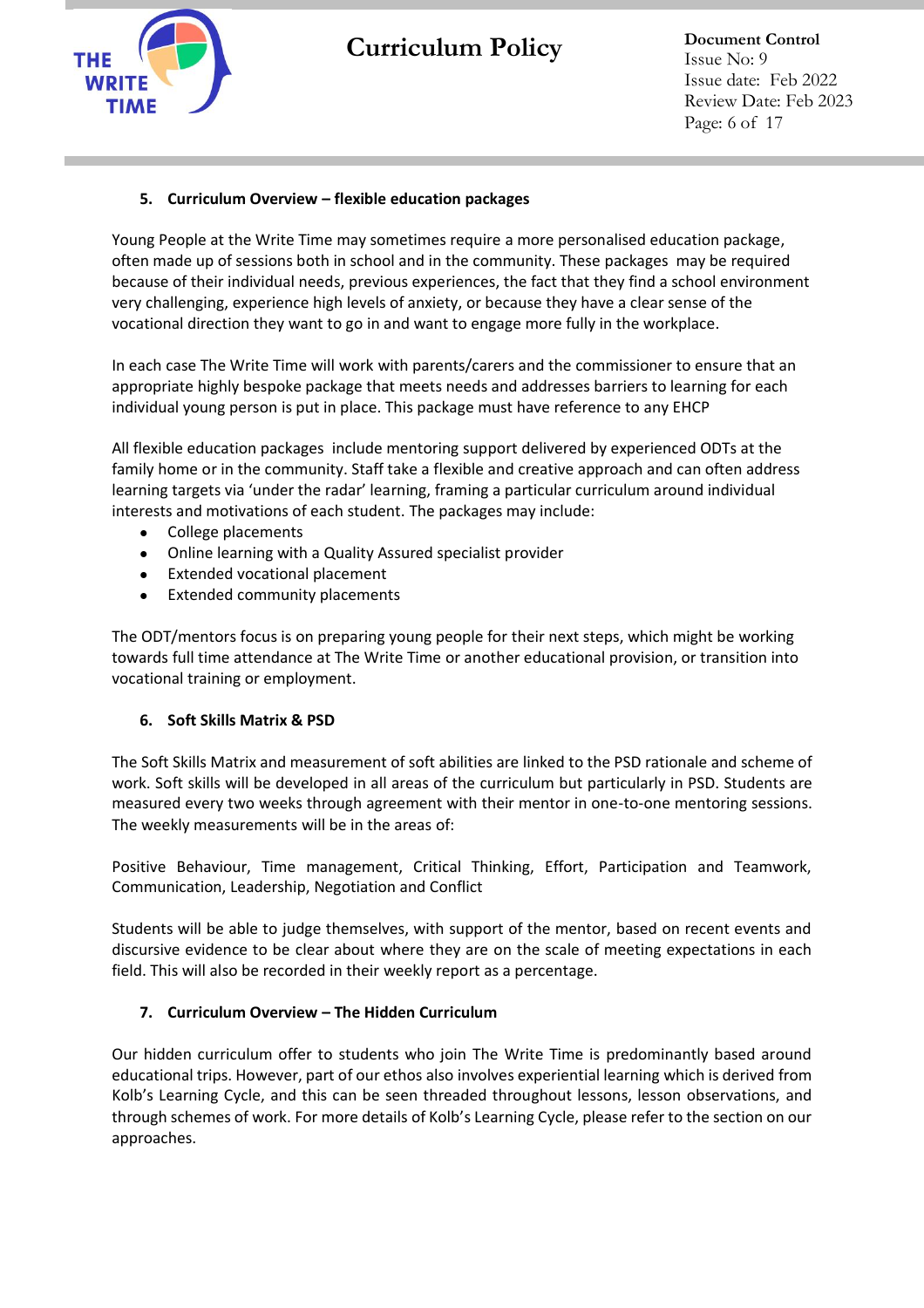

Issue No: 9 Issue date: Feb 2022 Review Date: Feb 2023 Page: 7 of 17

### 8. Curriculum Overview – ICT

Our ICT offering to students comes through the medium of iMacs, laptops, and iPads. Students have the opportunity to create word documents, PowerPoints, and excel spreadsheets through our iMac suite, but also have the opportunity to be creative through the use of iPads. This involves using Mathsbased apps to develop students' knowledge of times tables, making videos for Arts Award, developing research skills, and beginning to develop their own computer code through intuitive apps. For more details, please refer to our specific schemes of work on how ICT is threaded throughout each and every subject, and simply on a day-to-day basis, students can be regularly seen using iPads and laptops productively, including even for Music production. Students will have the opportunity to gain Entry Level and Functional Skills Level 1 and 2 qualifications in ICT.

### 9. Timetable

Our timetable is split up into three parts,Key Stage 3, a functional skills group (KS4), and a GCSE group (KS4). We are seeking to implement a Key Stage 5 group from 2021 onwards.When KS4 students join us, and after having completed their baseline assessments, they are placed into one of these two groups, after consulting all evidence and speaking to all interested parties. For more information on this, please refer to the assessment and marking policy. Below is a table showing which subjects each group have including the number of lessons of each. It is important to note that due to the complex needs of a number of our learners some of them will be following highly individualised programmes and/or working towards integrating into the full timetable.

#### **Key Stage 3 2021/22**

| Subject/other<br>activity | Lessons<br>per week | <b>Comments</b>                                                                                                      |
|---------------------------|---------------------|----------------------------------------------------------------------------------------------------------------------|
| English                   | 4                   |                                                                                                                      |
| <b>Maths</b>              | 4                   |                                                                                                                      |
| Science                   | 4                   |                                                                                                                      |
| IT/Computing              | $\overline{2}$      |                                                                                                                      |
| <b>PSHE</b>               | 2                   | PSHE/British Values/CIAG with learner specific SEN approach                                                          |
| <b>Humanities</b>         | 4                   | Project based humanities in Year 7/8 inclusive of history,<br>geography, languages and the creative arts             |
| PE                        | 4                   |                                                                                                                      |
| Design and<br>Technology  | 6                   | Healthy eating/cooking – 'Food a fact of life' programme<br>Textiles (Year 7)<br>Resistant Materials (Years 8 and 9) |
| Tutorial and<br>therapies | 5                   | Daily guided reflection/Glasser work and therapies as required<br>by the learner EHCP                                |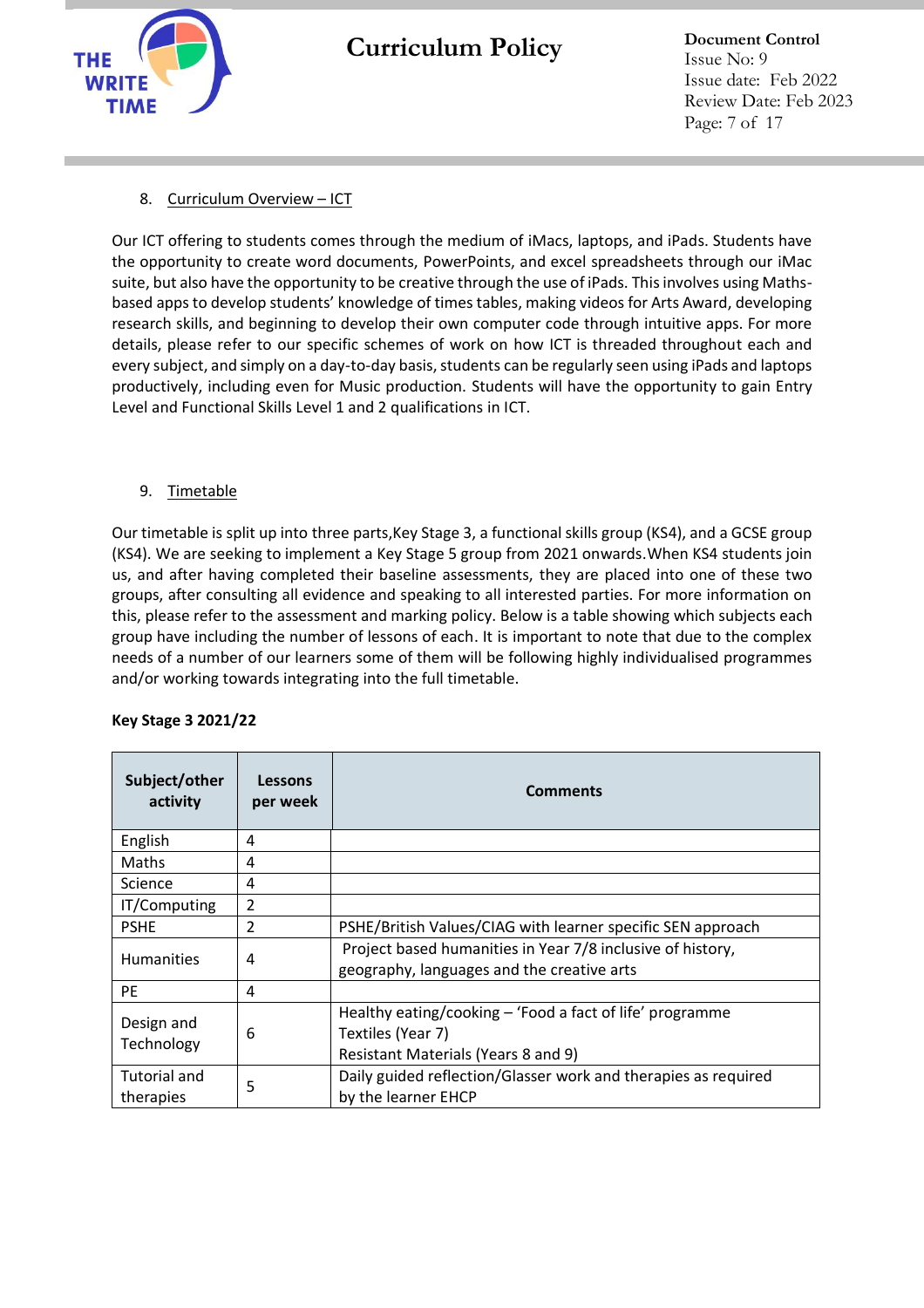

### **Key Stage 4 2021/22**

| Subject/other<br>activity           | Lessons<br>per week | <b>Comments</b>                                                                                                                                                                                                                                                                                                                                |
|-------------------------------------|---------------------|------------------------------------------------------------------------------------------------------------------------------------------------------------------------------------------------------------------------------------------------------------------------------------------------------------------------------------------------|
| English                             | 4                   | <b>GCSE or Functional Skills</b>                                                                                                                                                                                                                                                                                                               |
| Maths                               | 4                   | <b>GCSE or Functional Skills</b>                                                                                                                                                                                                                                                                                                               |
| Science                             | 6                   | <b>GCSE Double Award or Functional Skills</b>                                                                                                                                                                                                                                                                                                  |
| ICT                                 | $\overline{2}$      | <b>GCSE or Functional Skills</b>                                                                                                                                                                                                                                                                                                               |
| <b>PSHE</b>                         | $\overline{2}$      | PSHE/British Values/CIAG                                                                                                                                                                                                                                                                                                                       |
| PF                                  | 2                   | Leading to external recognition (i.e. Palace for Life) and/or<br>Sport and Fitness Vocational accreditation                                                                                                                                                                                                                                    |
| Key Stage 4 *<br>pathway<br>options | 6                   | Two qualification routes (E3/L1) from:<br>Skills for Working in the Health, Lifestyle and Science<br>Industries (Health and Social Care and Sport, Leisure<br>and Recreation)<br>Skills for Working in Construction<br>Skills for Working in Catering and Hospitality<br>Skills for working in the Creative and Design Industries<br>$\bullet$ |
| Employability/<br>Enrichment*       | $\overline{4}$      | Supported work experience - employability accreditation -<br>Level 1                                                                                                                                                                                                                                                                           |
| <b>Tutorial and</b><br>therapies    | 5                   | Daily guided reflection/Glasser work and therapies as<br>required by the learner EHCP                                                                                                                                                                                                                                                          |
| placements.                         |                     | Note: where appropriate, and as part of their individualised programmes Key Stage 4<br>learners may follow off-site vocational courses and extended work experience                                                                                                                                                                            |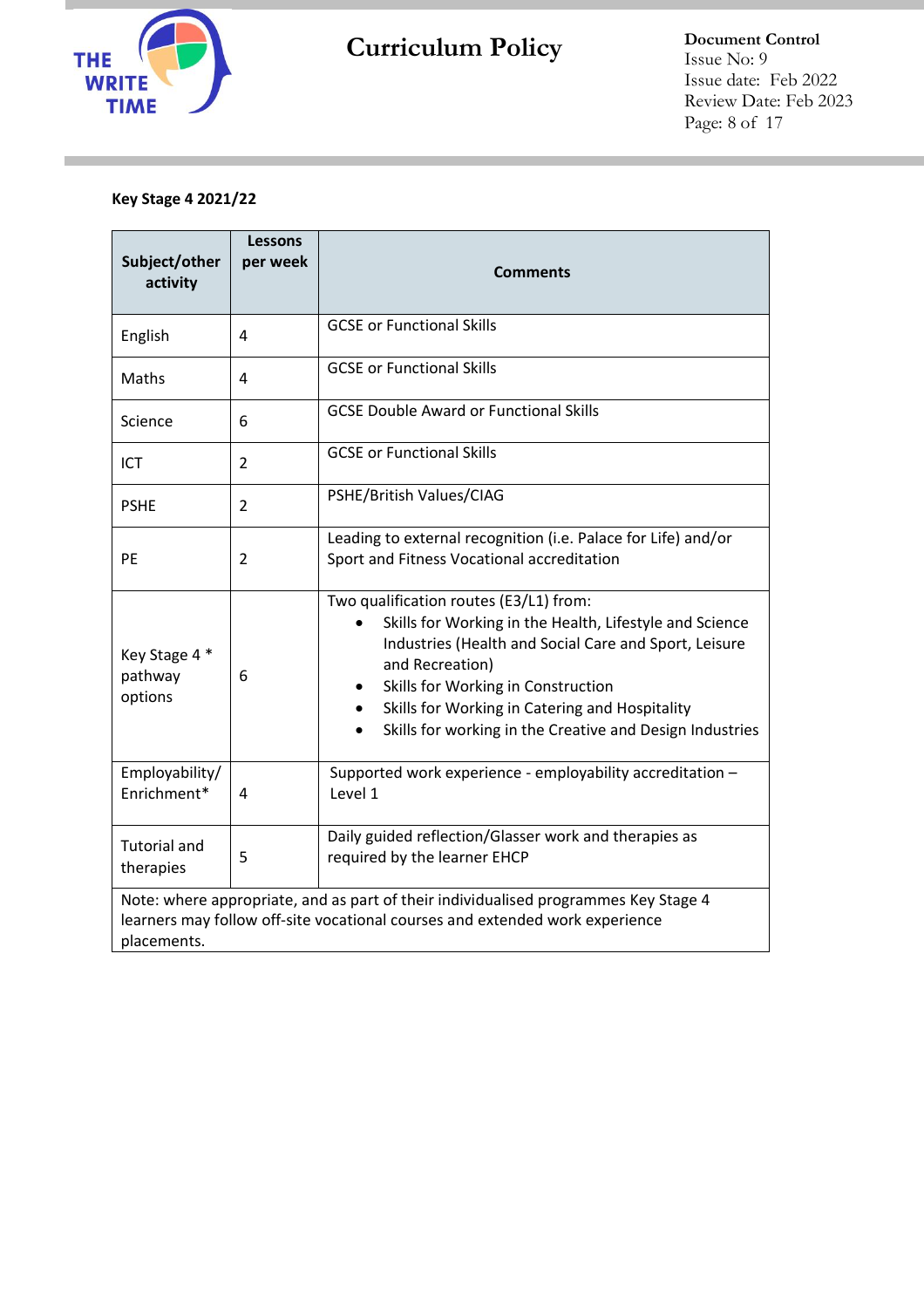

### **Study Programme**

| Subject/other<br>activity                                               | <b>Lessons per</b><br>week<br>40 minutes) | <b>Comments</b>                                                                                                                                                                                                                                                                                                                                                                                                                                                                  |  |  |
|-------------------------------------------------------------------------|-------------------------------------------|----------------------------------------------------------------------------------------------------------------------------------------------------------------------------------------------------------------------------------------------------------------------------------------------------------------------------------------------------------------------------------------------------------------------------------------------------------------------------------|--|--|
| English                                                                 | $4$ (GLH)                                 | Level L1/L2 GCSE                                                                                                                                                                                                                                                                                                                                                                                                                                                                 |  |  |
| <b>Mathematics</b>                                                      | $4$ (GLH)                                 | Level L1/L2 GCSE                                                                                                                                                                                                                                                                                                                                                                                                                                                                 |  |  |
| <b>Personal Social</b><br>Development                                   | $\overline{2}$                            | Includes Skills for Independent Living                                                                                                                                                                                                                                                                                                                                                                                                                                           |  |  |
| <b>Supported Work</b><br>Experience                                     | $\overline{4}$                            | <b>Community Based Work Placement</b>                                                                                                                                                                                                                                                                                                                                                                                                                                            |  |  |
| Duke of<br>Edinburgh<br>Award                                           | $4$ (GLH)                                 | Developing community engagement and<br>resilience<br>This Includes National Citizenship Service<br>programme for the residential experience and an<br>expedition                                                                                                                                                                                                                                                                                                                 |  |  |
| Vocational<br>Qualifications                                            | 12(GLH)                                   | Two qualifications (L1/2)from:<br>Skills for Working in the Health, Lifestyle and<br>Science Industries (Health and Social Care and<br>Sport, Leisure and Recreation)<br>Skills for Working in Construction<br>Skills for Working in Catering and Hospitality<br>Skills for working in the Creative and Design<br><b>Industries</b><br>Where Level 3 qualification is appropriate then a local<br>College Placement will be made available as part of<br>the personalised offer. |  |  |
| Structured<br>pastoral support<br>and job<br>coaching                   | 5                                         |                                                                                                                                                                                                                                                                                                                                                                                                                                                                                  |  |  |
| 16 guided learning hours per week<br>640 guided learning hours per year |                                           |                                                                                                                                                                                                                                                                                                                                                                                                                                                                                  |  |  |
| 25 planned hours per week<br>800 planned hours per year                 |                                           |                                                                                                                                                                                                                                                                                                                                                                                                                                                                                  |  |  |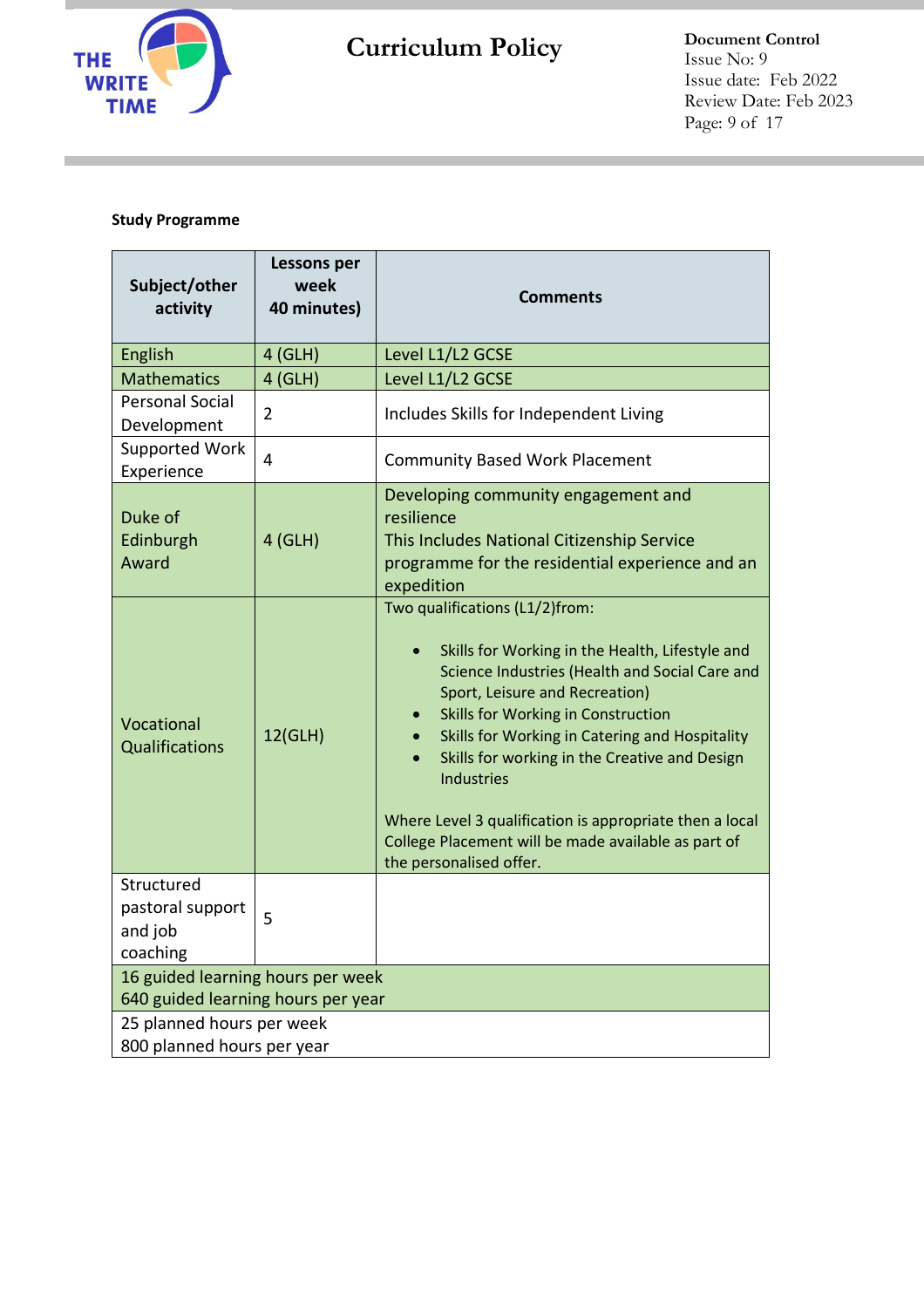

#### **Appendix A – Curriculum Map**

The Write Time Independent School is registered as an independent school and conforms to the standards of provision set out in the DfE Information Pack for the Registration of Independent Schools.

The following table sets out how The Write Time Independent School provides pupils with a broad and balanced curriculum. Where pupils are not registered with The Write Time for full-time provision, we work closely with their full-time educational provider (school/local authority) to ensure that the following provisions are in place.

|  | Key Stage 3 & 4 |  |  |  |
|--|-----------------|--|--|--|
|--|-----------------|--|--|--|

| Required<br>Provision | <b>Description</b>                                                                                                                                                                                                                                                                                                                                                                             | <b>How This Is Provided</b>                                                                                                                                                           |
|-----------------------|------------------------------------------------------------------------------------------------------------------------------------------------------------------------------------------------------------------------------------------------------------------------------------------------------------------------------------------------------------------------------------------------|---------------------------------------------------------------------------------------------------------------------------------------------------------------------------------------|
| Linguistic            | This area is concerned with developing pupils'<br>communication skills and increasing their<br>command of language through listening,<br>speaking, reading and writing. In all schools,<br>there must be lessons in written and spoken<br>English. Many schools will also teach other<br>languages and some will use a language other<br>than<br>English as the main medium of<br>instruction. | Key Stage 3 English<br>Functional Skills English;<br>GCSE English Language; GCSE<br>English Literature; all subjects<br>are in the medium of English.                                 |
| Mathematical          | This area helps pupils to make calculations, to<br>understand and appreciate relationships and<br>patterns in number and space, and to develop<br>capacity to think logically and express<br>themselves clearly. Their knowledge and<br>understanding of Mathematics should be<br>developed in a variety of ways, including<br>practical activity, exploration, and discussion.                | Key Stage 3 Maths, Functional<br>Skills Maths; GCSE Maths;<br>Employability; Science;                                                                                                 |
| Scientific            | This area is concerned with increasing pupils'<br>knowledge and understanding of nature,<br>materials, and forces and with developing the<br>skills associated with Science as a process of<br>enquiry: for example, observing, forming<br>hypotheses, conducting experiments and<br>recording their findings.                                                                                 | 3<br>Science,<br>Key<br><b>Stage</b><br><b>Functional Skills Science; GCSE</b><br>Science; PSHE                                                                                       |
| Technological         | Technological skills can include the use of<br>information and communication technology<br>(ICT);<br>developing,<br>planning<br>and<br>communicating ideas; working with tools,<br>equipment, materials and components to<br>produce good quality products; and evaluating<br>processes and products.                                                                                          | Key Stage 3 ICT, Cookery and<br>Textiles, Use of BKSB in Maths<br>and English Functional Skills<br>and GCSE; ICT embedded<br>throughout every<br>subject<br>through laptops and iPads |
| Human & Social        | This area is concerned with people and with<br>their environment, and how human action,<br>now and in the past, has influenced events and                                                                                                                                                                                                                                                      | Key Stage 3 Humanities/Arts<br>curriculum, Functional Skills<br><b>GCSE</b><br>Humanities,<br>English                                                                                 |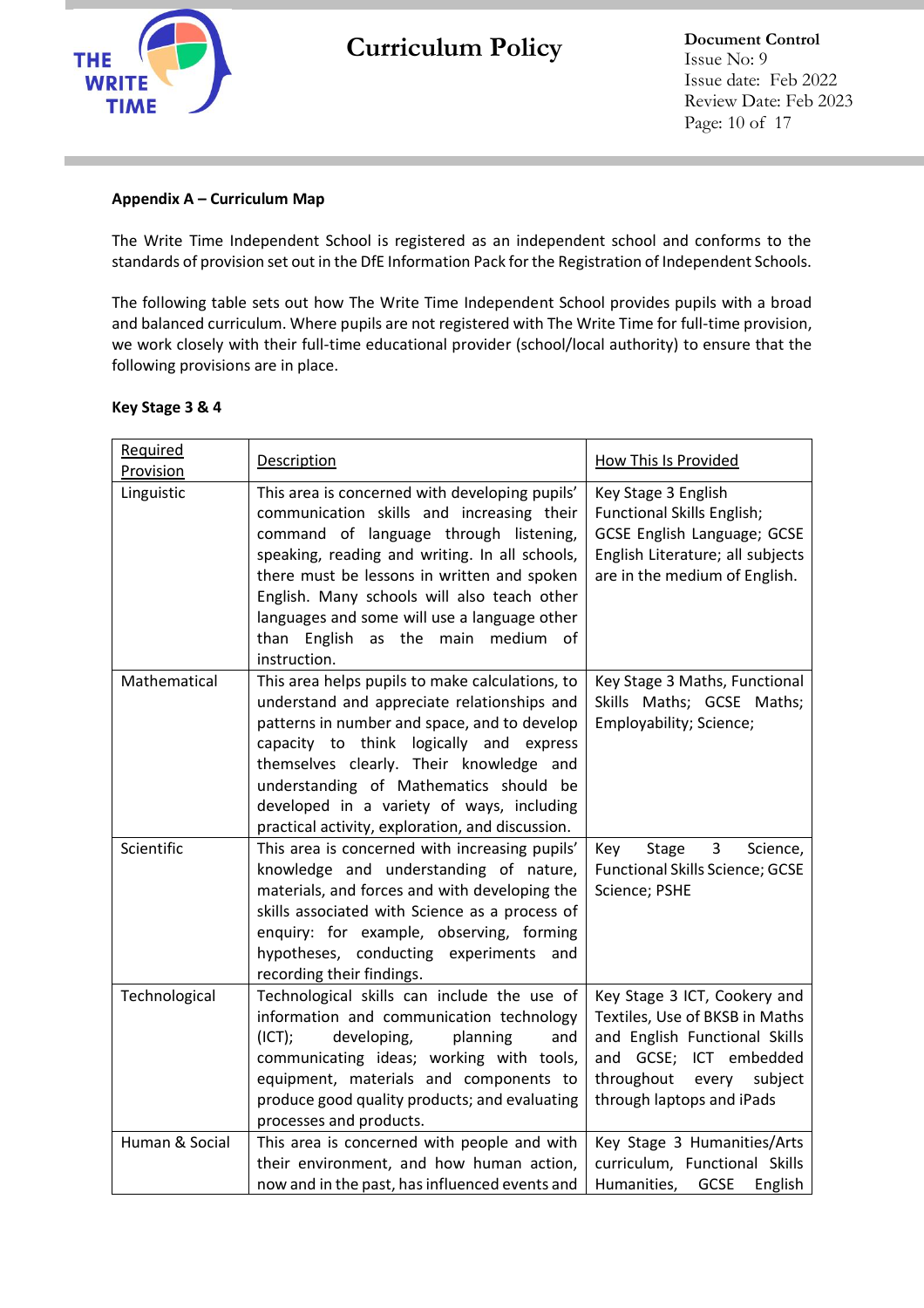

Issue No: 9 Issue date: Feb 2022 Review Date: Feb 2023 Page: 11 of 17

|                                                                   | conditions. In most schools, the subjects of<br>history and geography make a strong<br>contribution to this area.                                                                                                                                                                                                                                                                                                                                                                                                                                                                                                                                                                                                                                                                                                                                                          | PSHE,<br>Literature,<br>Employability, PSD                                                                                                                         |
|-------------------------------------------------------------------|----------------------------------------------------------------------------------------------------------------------------------------------------------------------------------------------------------------------------------------------------------------------------------------------------------------------------------------------------------------------------------------------------------------------------------------------------------------------------------------------------------------------------------------------------------------------------------------------------------------------------------------------------------------------------------------------------------------------------------------------------------------------------------------------------------------------------------------------------------------------------|--------------------------------------------------------------------------------------------------------------------------------------------------------------------|
| Physical                                                          | This area aims to develop the pupils' physical<br>control and coordination as well as their<br>tactical skills and imaginative responses, and<br>to help them to evaluate and improve their<br>performance. Pupils should also acquire<br>knowledge and understanding of the basic<br>principles of fitness and health.                                                                                                                                                                                                                                                                                                                                                                                                                                                                                                                                                    | for<br>all<br>PE<br>Key<br>Stages,<br>Functional Skills and GCSE<br>Class                                                                                          |
| Aesthetic<br>&<br>Creative                                        | This area is concerned with the processes of<br>making, composing, and inventing. There are<br>aesthetic and creative aspects of all subjects,<br>make<br>but<br>some<br>particularly<br>$\overline{a}$<br>strong<br>contribution including Art, Music, Dance,<br>Drama and the study of Literature because<br>they call for personal, imaginative, and often<br>practical responses.                                                                                                                                                                                                                                                                                                                                                                                                                                                                                      | Key Stage 3 Humanities and<br>Creative<br>Arts<br>project<br>curriculum,<br>Cookery<br>and<br>Textiles, Arts Award for both<br>Functional Skills and GCSE<br>Class |
| Spiritual,<br>Moral,<br>Social,<br>and<br>Cultural<br>Development | Pupils should be led towards: distinguishing<br>right from wrong; respecting civil and criminal<br>law; acting consistently with their beliefs;<br>acting with a view to consequences of their<br>own and others' actions; becoming confident<br>and positive contributors to their local<br>communities and society; becoming effective<br>users of public services<br>and facilities<br>(according to their maturity); gaining insights<br>into the origins and practices of their own<br>cultures, and into those of society more<br>widely; respecting the fundamental British<br>values of democracy, rule of law, individual<br>liberty and mutual respect and tolerance of<br>those with different faiths and beliefs;<br>appreciating racial and cultural diversity;<br>avoiding and resisting racism; and developing<br>a balanced perspective of opposing views. | <b>PSHE</b><br>at<br>3,<br>Key<br>Stage<br>Functional Skills and GCSE<br>Class                                                                                     |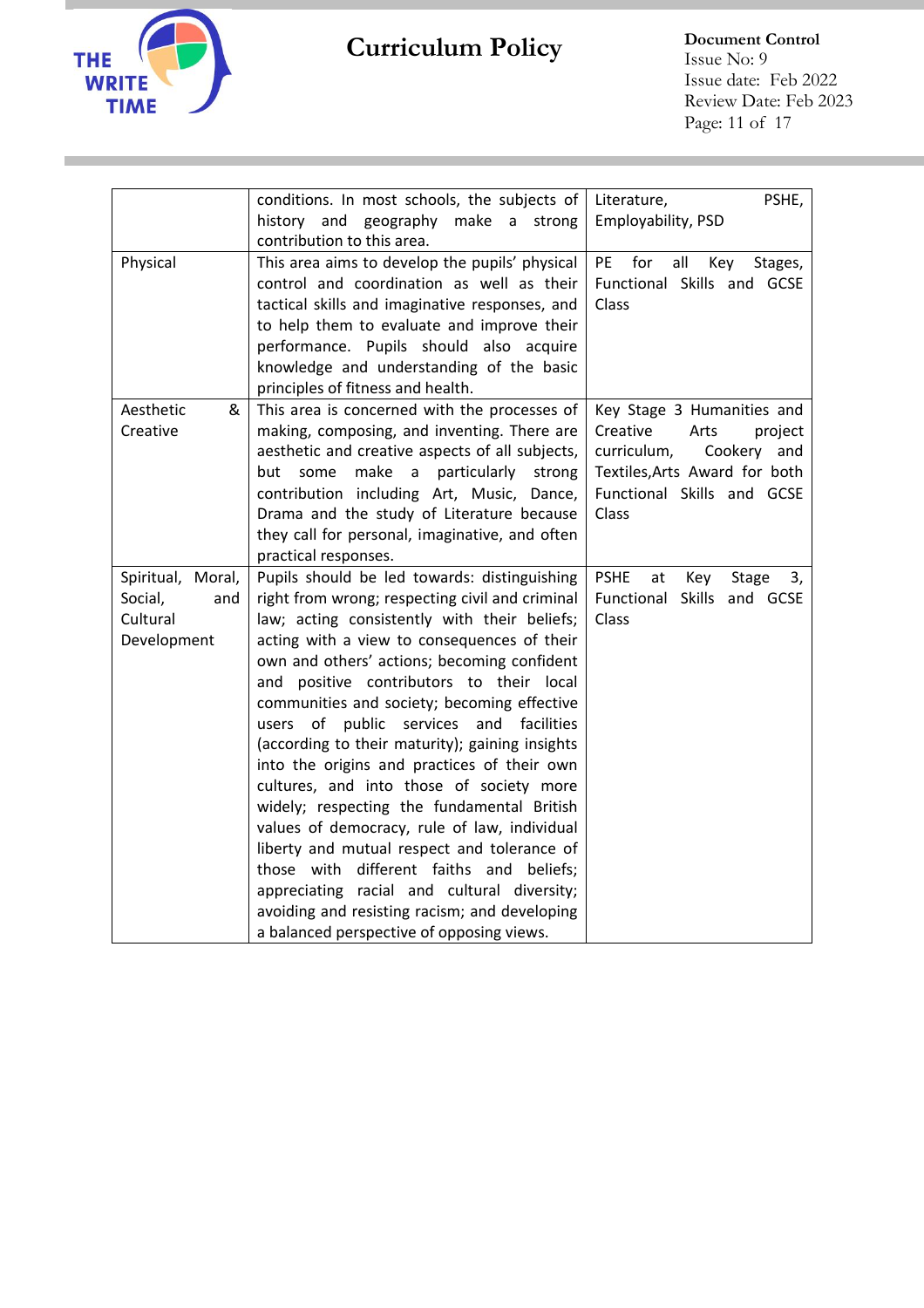

Issue No: 9 Issue date: Feb 2022 Review Date: Feb 2023 Page: 12 of 17

| Subject                                                            |                           |                      |                      | <b>Study Programme Cutrriculum Map</b> |                      |                      |                           |                       |
|--------------------------------------------------------------------|---------------------------|----------------------|----------------------|----------------------------------------|----------------------|----------------------|---------------------------|-----------------------|
|                                                                    | Linguistics               | Mathematical         | Scientific           | Technological                          | Human and<br>Social  | Physical             | Aesthetic and<br>Creative | PSHE                  |
| English                                                            | $\blacktriangledown$      | $\blacktriangledown$ |                      |                                        | $\blacktriangledown$ |                      | $\blacktriangledown$      | $\blacktriangledown$  |
| Mathematics                                                        | $\checkmark$              | $\blacktriangledown$ | $\blacktriangledown$ | $\blacklozenge$                        |                      |                      |                           | $\blacktriangledown$  |
| Skills for<br>Working in<br>Catering and<br>Hospitality            | $\checkmark$              | $\blacktriangledown$ | $\checkmark$         | $\blacktriangledown$                   | $\blacktriangledown$ |                      | $\blacktriangledown$      | $\blacktriangledown$  |
| Skills for<br>Working in<br>Construction                           | $\blacktriangleright$     | $\blacktriangledown$ | $\blacktriangledown$ | $\overline{\mathbf{v}}$                | $\blacktriangledown$ |                      |                           | $\blacktriangledown$  |
| Skills for<br>working in the<br>Creative &<br>Design<br>Industries | $\boldsymbol{\checkmark}$ | $\blacktriangledown$ | $\blacktriangledown$ | $\blacktriangledown$                   | $\blacktriangledown$ |                      | $\overline{\mathbf{v}}$   | ✔                     |
| Skills for<br>Working in<br>Health,<br>Lifestyle and<br>Science    | $\blacktriangleright$     |                      | $\blacklozenge$      | $\checkmark$                           | $\checkmark$         | $\blacktriangledown$ |                           | ✔                     |
| PSD                                                                | $\checkmark$              | $\blacklozenge$      | $\blacktriangledown$ |                                        | $\blacktriangledown$ | $\blacktriangledown$ |                           | $\checkmark$          |
| Duke of<br>Edinburgh<br>Award                                      |                           | $\blacktriangledown$ | $\blacktriangledown$ |                                        | $\blacktriangledown$ | $\checkmark$         |                           |                       |
| Work<br>Experience                                                 | $\checkmark$              | $\checkmark$         |                      |                                        | $\blacktriangledown$ | $\blacktriangledown$ | $\checkmark$              | $\blacktriangleright$ |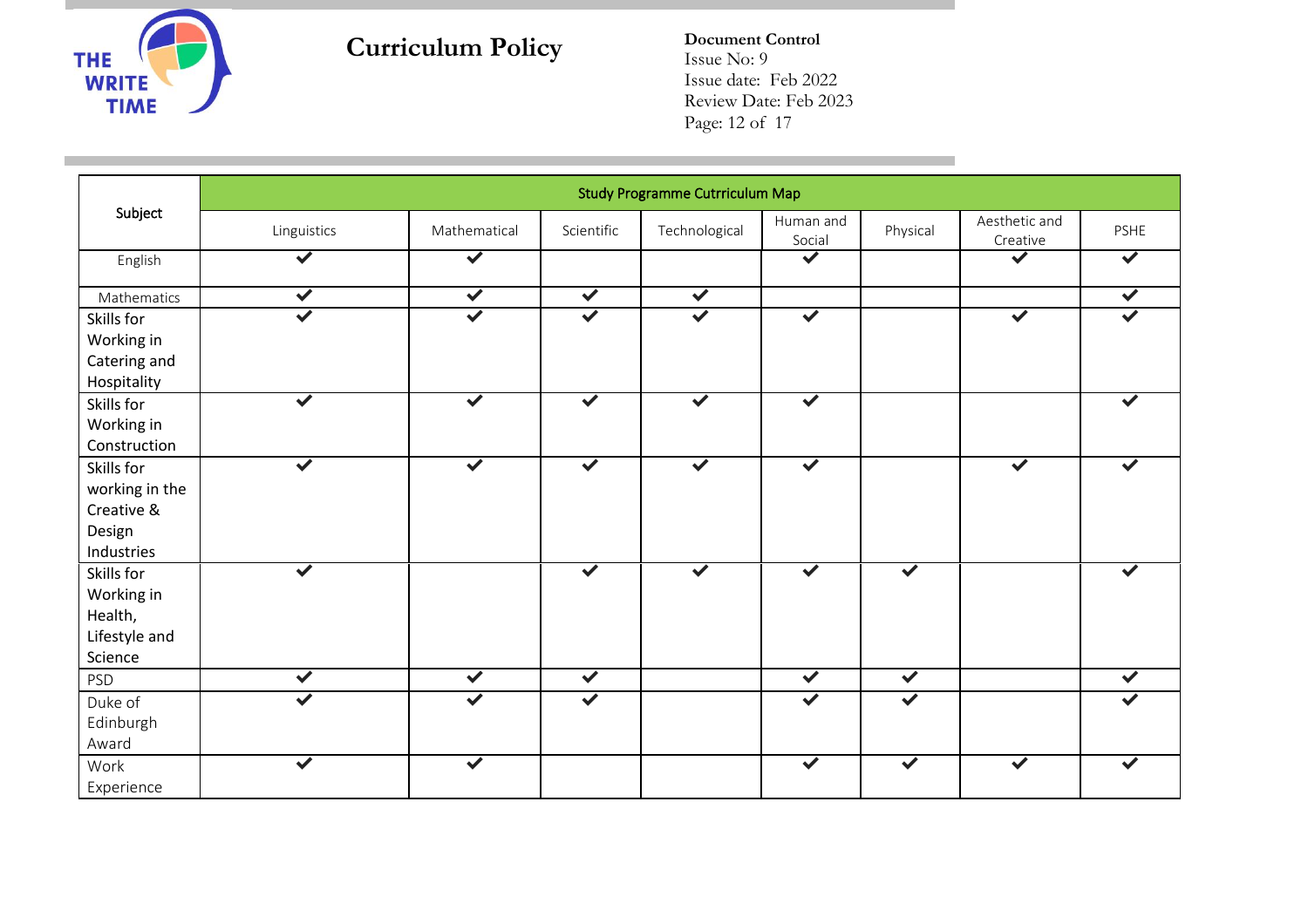

Issue No: 9 Issue date: Feb 2022 Review Date: Feb 2023 Page: 13 of 17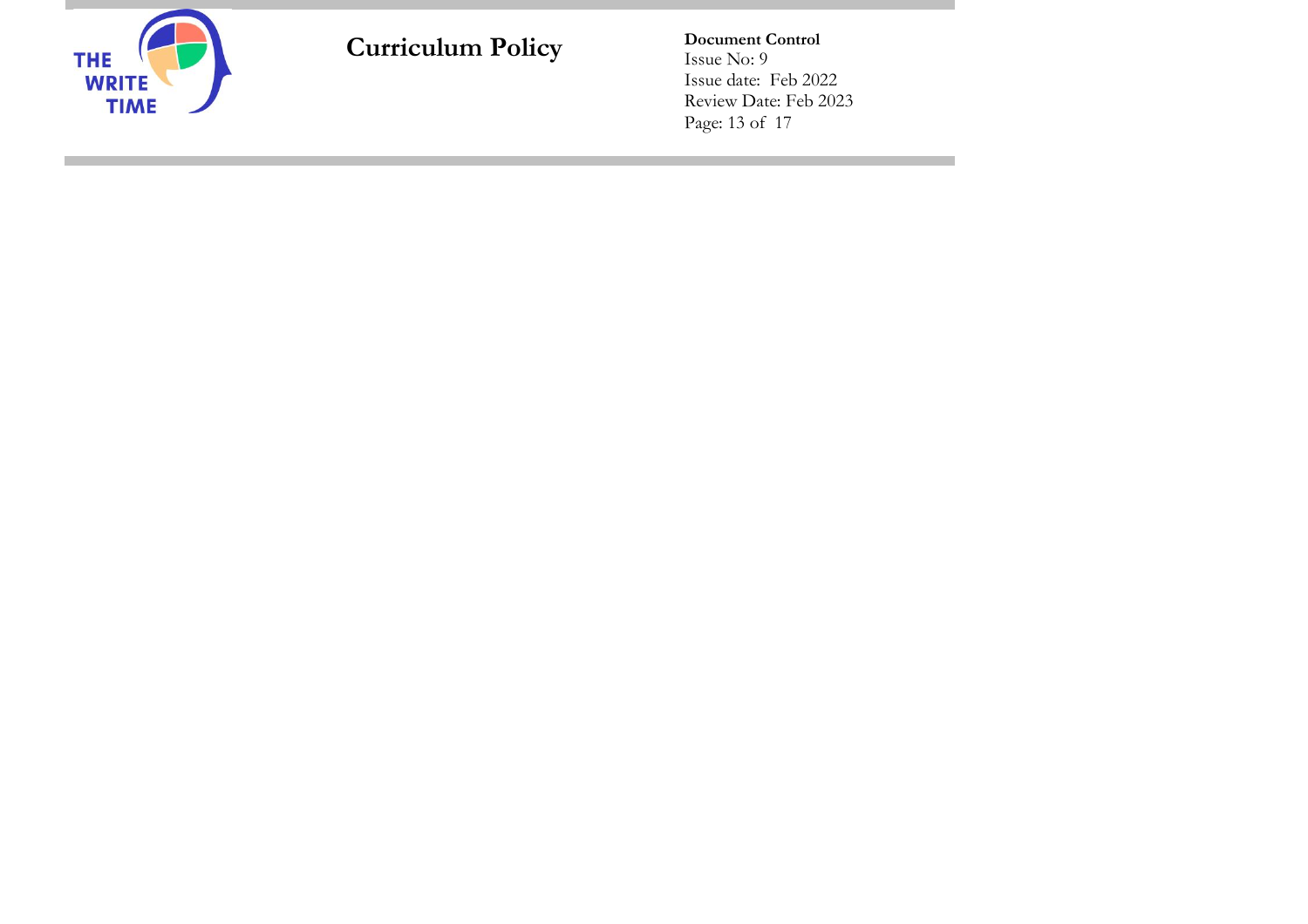

### Appendix B – Courses Offered

### **Key Stage 4**

| Course Title                                                                                                      | <b>Awarding</b><br>Body | Grading    | Components                                                                                  | <b>Tiers</b> |
|-------------------------------------------------------------------------------------------------------------------|-------------------------|------------|---------------------------------------------------------------------------------------------|--------------|
| Entry Level 1 Award in<br>Mathematics                                                                             | OCR                     | PASS/FAIL  | 1 written exam                                                                              | <u>N/A</u>   |
| Entry Level 2 Award in<br><b>Mathematics</b>                                                                      | OCR                     | PASS/FAIL  | 1 written exam                                                                              | <u>N/A</u>   |
| Entry Level 3 Award in<br><b>Mathematics</b>                                                                      | OCR                     | PASS/FAIL  | 1 written exam                                                                              | <u>N/A</u>   |
| Entry Level 1 Award in<br><b>English</b>                                                                          | <b>OCR</b>              | PASS/FAIL  | 1 reading exam<br>1 writing exam<br>speaking<br><u>&amp;</u><br>1<br><b>listening</b>       | N/A          |
| Entry Level 2 Award in<br>English                                                                                 | $OCR$                   | PASS/FAIL  | 1 reading exam<br>1 writing exam<br>speaking<br>&<br>1<br>listening                         | N/A          |
| Entry Level 3 Award in<br><b>English</b>                                                                          | OCR                     | PASS/FAIL  | 1 reading exam<br>1 writing exam<br>speaking<br>&<br>1<br>listening                         | N/A          |
| $\mathbf{1}$<br>Award<br>Level<br>in<br><b>Mathematics</b>                                                        | Edexcel                 | PASS/FAIL  | 1 written exam                                                                              | <u>N/A</u>   |
| Award<br>Level<br>$\overline{2}$<br>in<br>Mathematics                                                             | Edexcel                 | PASS/FAIL  | 1 written exam                                                                              | N/A          |
| Level 1 Award in English                                                                                          | Edexcel                 | PASS/FAIL  | 1 reading exam<br>1 writing exam<br>speaking<br>1<br>&<br>listening                         | N/A          |
| $\overline{2}$<br>Level<br>Award<br><u>in</u><br><b>Mathematics</b>                                               | Edexcel                 | PASS/FAIL  | 1 reading exam<br>1 writing exam<br>speaking<br>1<br><u>&amp;</u><br>listening              | N/A          |
| Edexcel<br>Pearson<br>Level<br>1/Level 2 (9-1) GCSE<br><b>English Language 1ENO</b>                               | Edexcel                 | Grades 1-9 | 2 written exams<br>speaking<br>$1 \quad$<br>&<br>listening<br>non-<br>examined<br>component | None         |
| Edexcel<br>Level<br>Pearson<br>$(9-1)$<br>1/Level<br>$2^{\circ}$<br><b>GCSE</b><br><b>English Literature 1ET0</b> | Edexcel                 | Grades 1-9 | 2 written exams                                                                             | <b>None</b>  |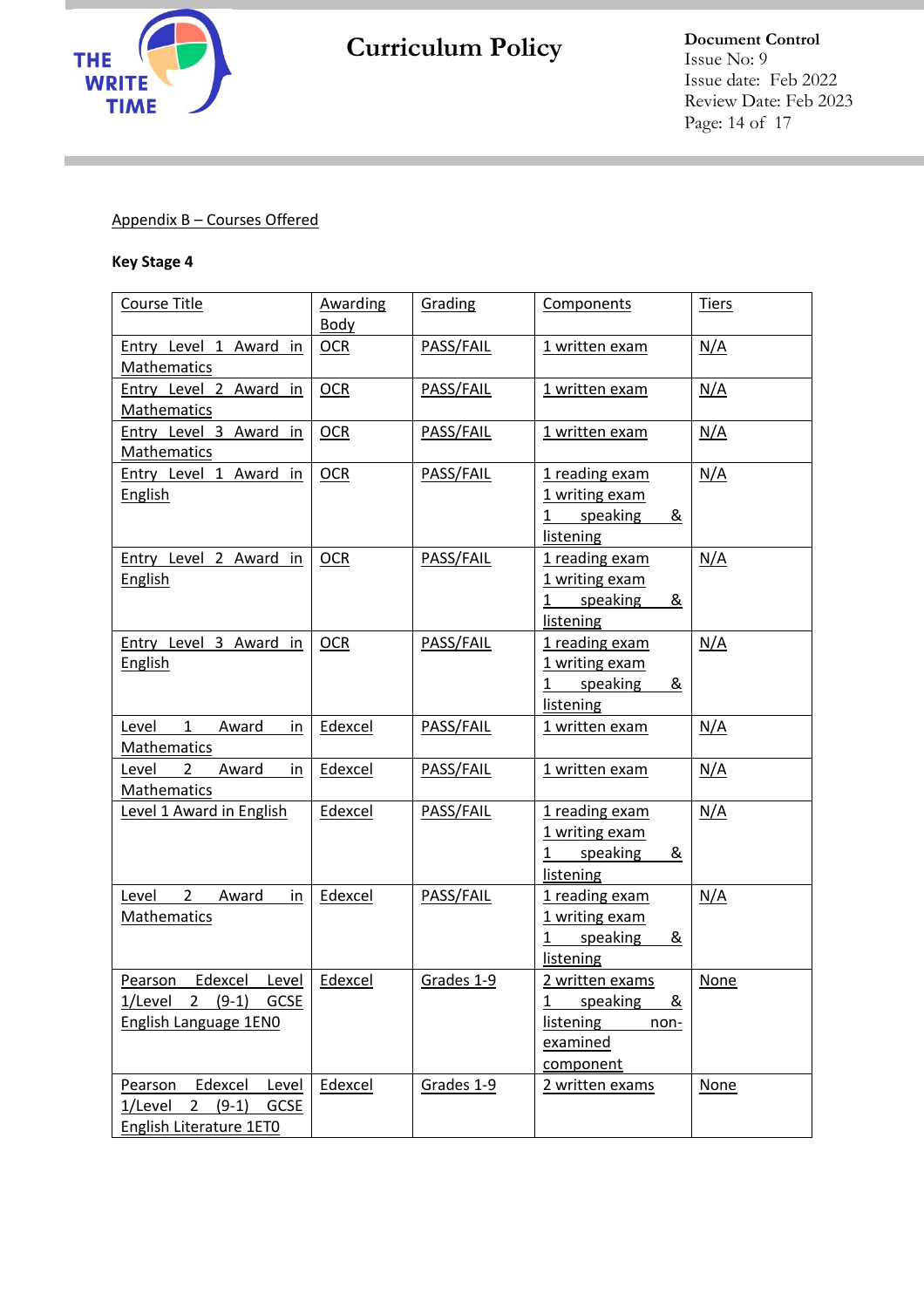

Issue No: 9 Issue date: Feb 2022 Review Date: Feb 2023 Page: 15 of 17

| Pearson Edexcel<br>Level<br>1/Level 2 (9-1)<br><b>GCSE</b><br>Mathematics 1MA1                                                      | Edexcel                             | Grades 1-9                                                                                                                | 3 written exams | Foundation<br>Tier (Grades 1-<br><u>5)</u><br>Higher<br>Tier<br>(Grades 4-9) |
|-------------------------------------------------------------------------------------------------------------------------------------|-------------------------------------|---------------------------------------------------------------------------------------------------------------------------|-----------------|------------------------------------------------------------------------------|
| Pearson Edexcel<br>Level<br>$(9-1)$<br><b>GCSE</b><br>1/Level<br>$2^{\circ}$<br><b>Combined Science Trilogy</b><br>1SC <sub>0</sub> | Edexcel                             | Grades 1-9                                                                                                                | 6 written exams | <b>Foundation</b><br>Tier (Grades 1-<br>5)<br>Tier<br>Higher<br>(Grades 4-9) |
| Edexcel Entry<br>Pearson<br>Level Certificate in Science<br><u>(NSCO)</u>                                                           | Edexcel                             | Entry Level 1<br>Certificate<br>Entry Level 2<br>Certificate<br>Entry Level 3<br>Certificate<br>(Mark/grade<br>dependent) | 6 written exams | <b>None</b>                                                                  |
| Edexcel Entry<br>Pearson<br>Level Certificate in Further<br>Science (NSFO)                                                          | Edexcel                             | Entry Level 1<br>Certificate<br>Entry Level 2<br>Certificate<br>Entry Level 3<br>Certificate<br>(Mark/grade<br>dependent) | 6 written exams | <b>None</b>                                                                  |
| <b>Arts Award Explore: Entry</b><br>Level Award in the Arts<br><u>(Entry 3)</u>                                                     | Trinity<br>College<br>London        | PASS/FAIL                                                                                                                 | Portfolio based | <b>None</b>                                                                  |
| Bronze Arts Award: Level<br>1 Award in the Arts                                                                                     | <b>Trinity</b><br>College<br>London | PASS/FAIL                                                                                                                 | Portfolio based | <b>None</b>                                                                  |
| Silver Arts Award: Level 2<br><b>Award in the Arts</b>                                                                              | <b>Trinity</b><br>College<br>London | PASS/FAIL                                                                                                                 | Portfolio based | <b>None</b>                                                                  |
| <b>NCFE Entry Level Award in</b><br><b>Employability Skills (Entry</b><br>$\overline{3}$                                            | <b>NCFE</b>                         | PASS/FAIL                                                                                                                 | Portfolio based | <b>None</b>                                                                  |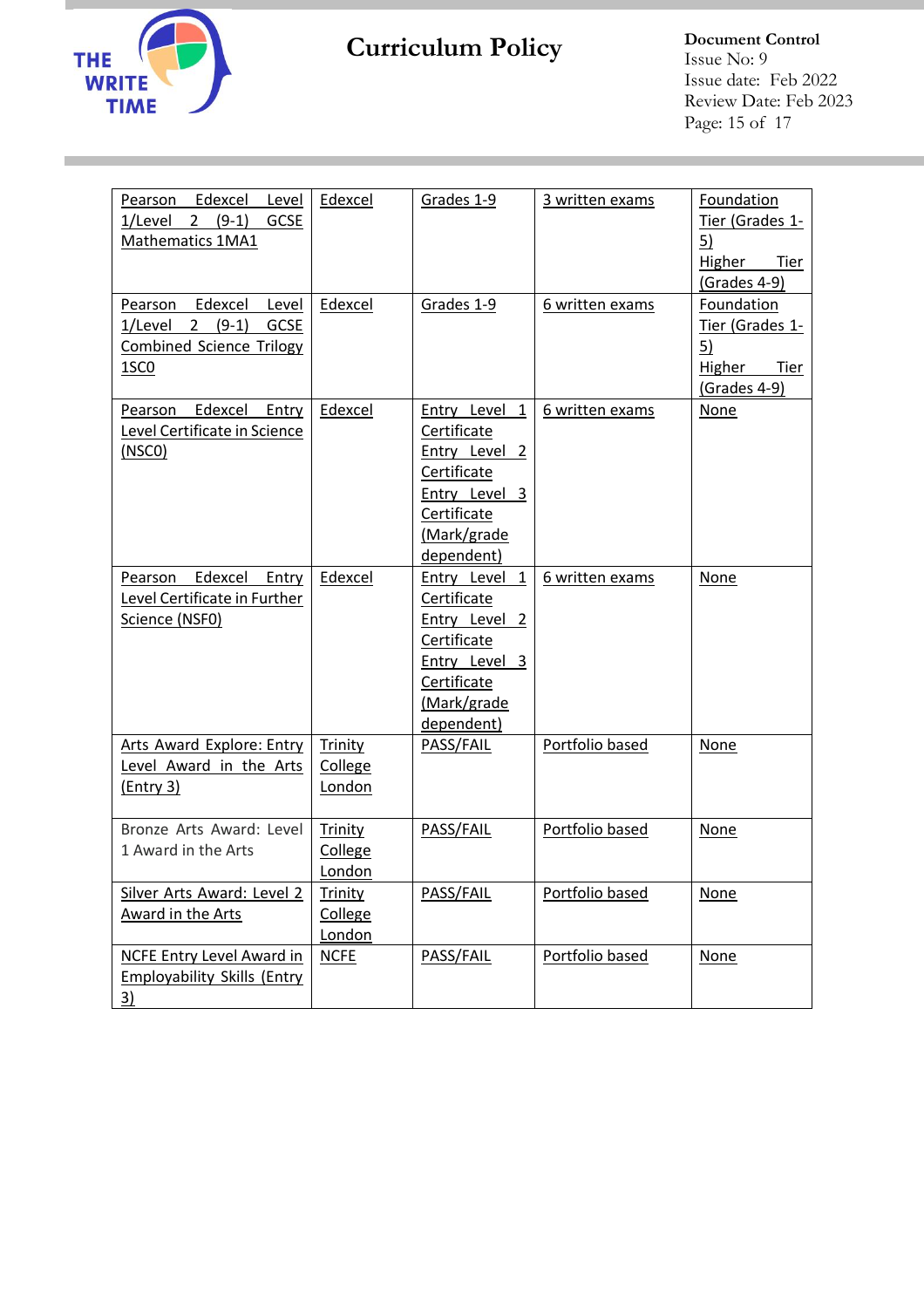

### **Study programme – Vocational Qualifications (See Key Stage 4 for Mathematics and English GCSE)**

| <b>AIM Vocational Qualifications</b>                                                              |                         |                           |                                              |                               |  |  |  |
|---------------------------------------------------------------------------------------------------|-------------------------|---------------------------|----------------------------------------------|-------------------------------|--|--|--|
| Qualification<br>Name                                                                             | Qualification<br>Number | Learning Aim<br>Reference | Guided<br><b>Learning Hours</b><br>(2 years) | <b>Total credits</b><br>value |  |  |  |
| Skills for Working<br>in the Health,<br>Lifestyle and<br>Science<br>Industries<br>Level 1 Diploma | 603/1835/1              | 60318351                  | 321                                          | 36                            |  |  |  |
| Skills for Working<br>in the Health,<br>Lifestyle and<br>Science<br>Industries<br>Level 2 Diploma | 603/1840/5              | 60318405                  | 293                                          | 48                            |  |  |  |
| Skills for Working<br>in Construction<br>Level 1 Diploma                                          | 603/1695/0              | 60316950                  | 321                                          | 36                            |  |  |  |
| Skills for Working<br>in Construction<br>Level 2 Diploma                                          | 603/1703/6              | 60317036                  | 293                                          | 48                            |  |  |  |
| Skills for Working<br>in Catering and<br>Hospitality<br>Level 1 Diploma                           | 60316421                | 603/1642/1                | 321                                          | 36                            |  |  |  |
| Skills for Working<br>in Catering and<br>Hospitality<br>Level 2 Diploma                           | 603/1647/0              | 60316470                  | 293                                          | 48                            |  |  |  |
| Skills for working<br>in the Creative<br>and Design<br>Industries<br>Level 1 Diploma              | 603/1728/0              | 60317280                  | 321                                          | 48                            |  |  |  |
| Skills for working<br>in the Creative<br>and Design<br>Industries<br>Level 1 Diploma              | 603/1733/4              | 60317334                  | 293                                          | 48                            |  |  |  |